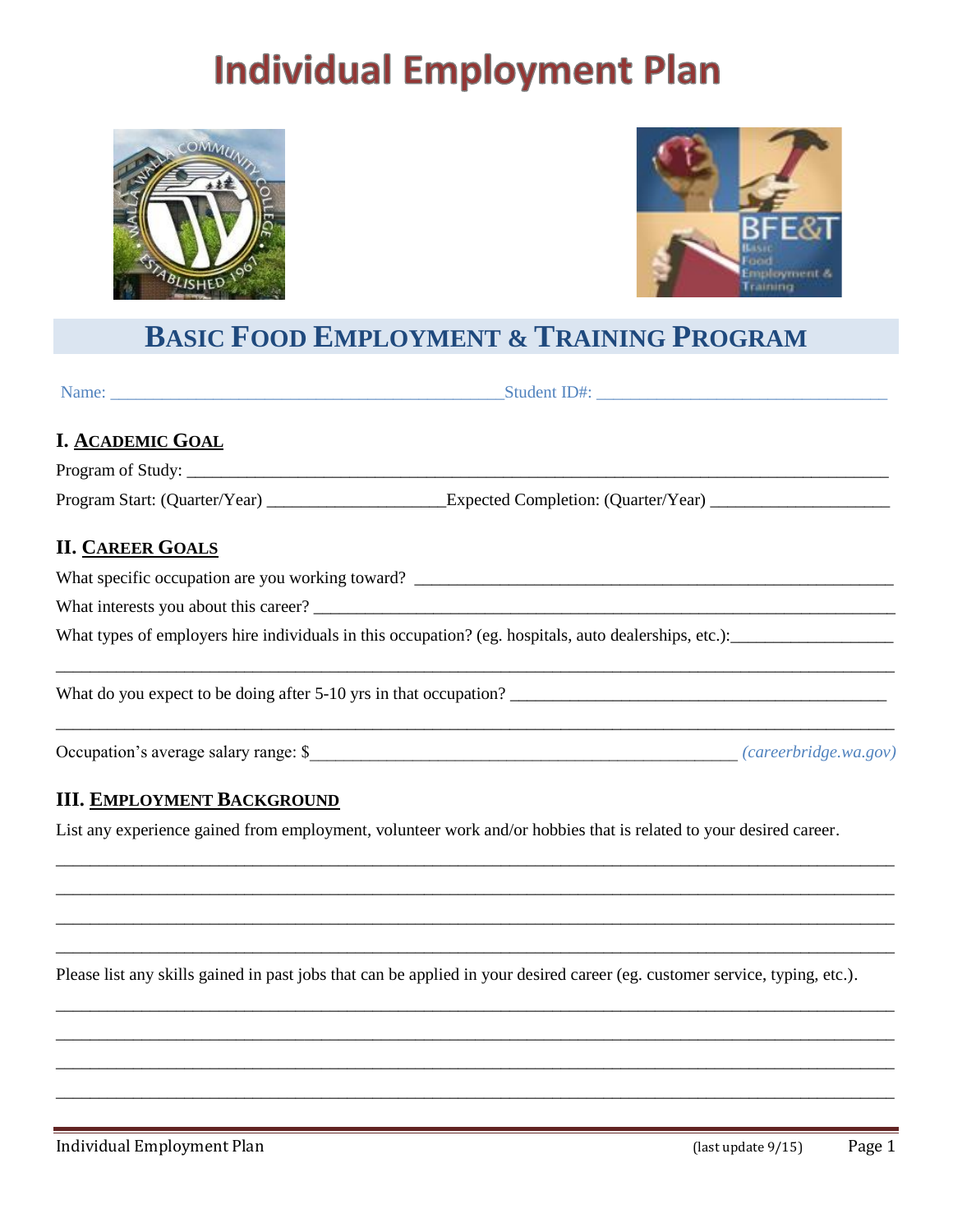### **IV. PERSONAL STRENGTHS**

List your 5 strengths & abilities related to work and learning:

| ◠<br><u>، ،</u> |  |  |
|-----------------|--|--|
| 2<br>J.         |  |  |
| 4.              |  |  |
| 5<br>$\cup$ .   |  |  |

#### **V. ADDRESSING POTENTIAL BARRIERS**

Consider any possible challenges you may encounter while attending college. Specifically address the following:

a. Describe your existing support system (family, friends, and professional services) and how they will help you navigate personal challenges and family obligations while you are in school. \_\_\_\_\_\_\_\_\_\_\_\_\_\_\_\_\_\_\_\_\_\_\_

b. If you will be working while attending school, how will you balance those schedules?

c. Academic: Describe any concerns you may have about meeting the academic challenges you may experience 

Plan:

d. Financial: What steps have you taken or do you plan to take, to secure funding for education?

Plan:

e. If you are not eligible for traditional financial aid (FAFSA), please explain why: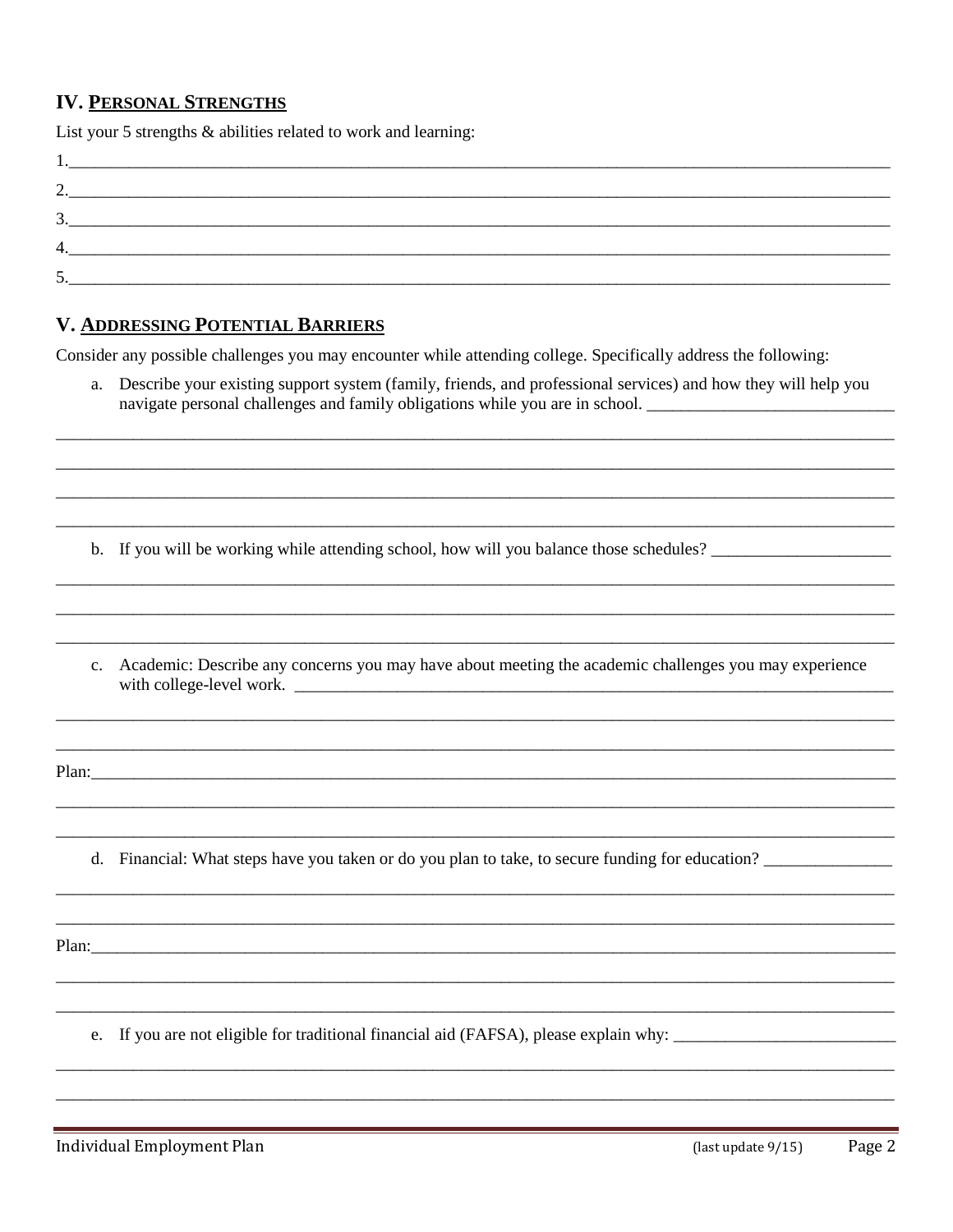#### **VI. ASSESSING YOUR RESOURCES**

#### **HOUSING**

How stable do you consider your current housing to be? (Will this change in the next 6-12 months?)

- $\square$ Stable -- Permanent living in housing for longer than the next 12 months.
- $\square$ Safe -- Living in housing sustainable for at least the next 12 months.
- $\Box$ Vulnerable -- Living in substandard housing; transitional housing; at risk of losing subsidized housing.

 $\Box$  In Crisis -- Living in emergency shelter; couch-surfing; at risk of losing housing with no other place to go.

\_\_\_\_\_\_\_\_\_\_\_\_\_\_\_\_\_\_\_\_\_\_\_\_\_\_\_\_\_\_\_\_\_\_\_\_\_\_\_\_\_\_\_\_\_\_\_\_\_\_\_\_\_\_\_\_\_\_\_\_\_\_\_\_\_\_\_\_\_\_\_\_\_\_\_\_\_\_\_\_\_\_\_\_\_\_\_\_\_\_\_\_\_\_\_\_\_\_

#### **TRANSPORTATION**

What is your transportation plan?

What is your backup plan? \_\_\_\_\_\_\_\_\_\_\_\_\_\_\_\_\_\_\_\_\_\_\_\_\_\_\_\_\_\_\_\_\_\_\_\_\_\_\_\_\_\_\_\_\_\_\_\_\_\_\_\_\_\_\_\_\_\_\_\_\_\_\_\_\_\_\_\_\_\_\_\_\_\_\_\_\_\_\_\_\_\_\_\_\_\_\_\_\_\_\_\_\_\_\_\_\_\_ \_\_\_\_\_\_\_\_\_\_\_\_\_\_\_\_\_\_\_\_\_\_\_\_\_\_\_\_\_\_\_\_\_\_\_\_\_\_\_\_\_\_\_\_\_\_\_\_\_\_\_\_\_\_\_\_\_\_\_\_\_\_\_\_\_\_\_\_\_\_\_\_\_\_\_\_\_\_\_\_\_\_\_\_\_\_\_\_\_\_\_\_\_\_\_\_\_\_ **CHILDCARE** Do you have children?  $\Box$  Yes  $\Box$  No If yes, do you require childcare while pursuing a certificate or degree?  $\Box$ Yes  $\Box$ No If yes, names & ages of children needing childcare? \_\_\_\_\_\_\_\_\_\_\_\_\_\_\_\_\_\_\_\_\_\_\_\_\_\_\_\_\_\_\_\_\_\_\_\_\_\_\_\_\_\_\_\_\_\_\_\_\_\_\_\_\_\_\_\_\_\_\_\_\_\_\_\_\_\_\_\_\_\_\_\_\_\_\_\_\_\_\_\_\_\_\_\_\_\_\_\_\_\_\_\_\_\_\_\_\_\_ \_\_\_\_\_\_\_\_\_\_\_\_\_\_\_\_\_\_\_\_\_\_\_\_\_\_\_\_\_\_\_\_\_\_\_\_\_\_\_\_\_\_\_\_\_\_\_\_\_\_\_\_\_\_\_\_\_\_\_\_\_\_\_\_\_\_\_\_\_\_\_\_\_\_\_\_\_\_\_\_\_\_\_\_\_\_\_\_\_\_\_\_\_\_\_\_\_\_ \_\_\_\_\_\_\_\_\_\_\_\_\_\_\_\_\_\_\_\_\_\_\_\_\_\_\_\_\_\_\_\_\_\_\_\_\_\_\_\_\_\_\_\_\_\_\_\_\_\_\_\_\_\_\_\_\_\_\_\_\_\_\_\_\_\_\_\_\_\_\_\_\_\_\_\_\_\_\_\_\_\_\_\_\_\_\_\_\_\_\_\_\_\_\_\_\_\_ \_\_\_\_\_\_\_\_\_\_\_\_\_\_\_\_\_\_\_\_\_\_\_\_\_\_\_\_\_\_\_\_\_\_\_\_\_\_\_\_\_\_\_\_\_\_\_\_\_\_\_\_\_\_\_\_\_\_\_\_\_\_\_\_\_\_\_\_\_\_\_\_\_\_\_\_\_\_\_\_\_\_\_\_\_\_\_\_\_\_\_\_\_\_\_\_\_\_ What is your childcare plan?\_\_\_\_\_\_\_\_\_\_\_\_\_\_\_\_\_\_\_\_\_\_\_\_\_\_\_\_\_\_\_\_\_\_\_\_\_\_\_\_\_\_\_\_\_\_\_\_\_\_\_\_\_\_\_\_\_\_\_\_\_\_\_\_\_\_\_\_\_\_\_\_\_\_\_ What is your backup plan? **FINANCIAL MANAGEMENT SKILLS** Do you set and follow a budget?  $\Box$  Yes  $\Box$  No Do you know how much money you need each month?  $\Box$  Yes  $\Box$  No Do you have a checking and/or savings account?  $\Box$  Yes  $\Box$  No Do you regularly balance your bank account?  $\Box$  Yes  $\Box$  No Are you able to pay your bills each month?  $\Box$  Yes  $\Box$  No How do you pay your bills? \_\_\_\_\_\_\_\_\_\_\_\_\_\_\_\_\_\_\_\_\_\_\_\_\_\_\_\_\_\_\_\_\_\_\_\_\_\_\_\_\_\_\_\_\_\_\_\_\_\_\_\_\_\_\_\_\_\_\_\_\_\_\_\_\_\_\_\_\_\_\_\_\_\_\_\_\_\_\_\_\_\_\_\_\_\_\_\_\_\_\_\_\_\_\_\_\_\_

\_\_\_\_\_\_\_\_\_\_\_\_\_\_\_\_\_\_\_\_\_\_\_\_\_\_\_\_\_\_\_\_\_\_\_\_\_\_\_\_\_\_\_\_\_\_\_\_\_\_\_\_\_\_\_\_\_\_\_\_\_\_\_\_\_\_\_\_\_\_\_\_\_\_\_\_\_\_\_\_\_\_\_\_\_\_\_\_\_\_\_\_\_\_\_\_\_\_ \_\_\_\_\_\_\_\_\_\_\_\_\_\_\_\_\_\_\_\_\_\_\_\_\_\_\_\_\_\_\_\_\_\_\_\_\_\_\_\_\_\_\_\_\_\_\_\_\_\_\_\_\_\_\_\_\_\_\_\_\_\_\_\_\_\_\_\_\_\_\_\_\_\_\_\_\_\_\_\_\_\_\_\_\_\_\_\_\_\_\_\_\_\_\_\_\_\_

| Do you anticipate a shortfall each month while you're attending school? | $\Box$ Yes $\Box$ No |  |
|-------------------------------------------------------------------------|----------------------|--|
| What is your plan to address this shortfall?                            |                      |  |